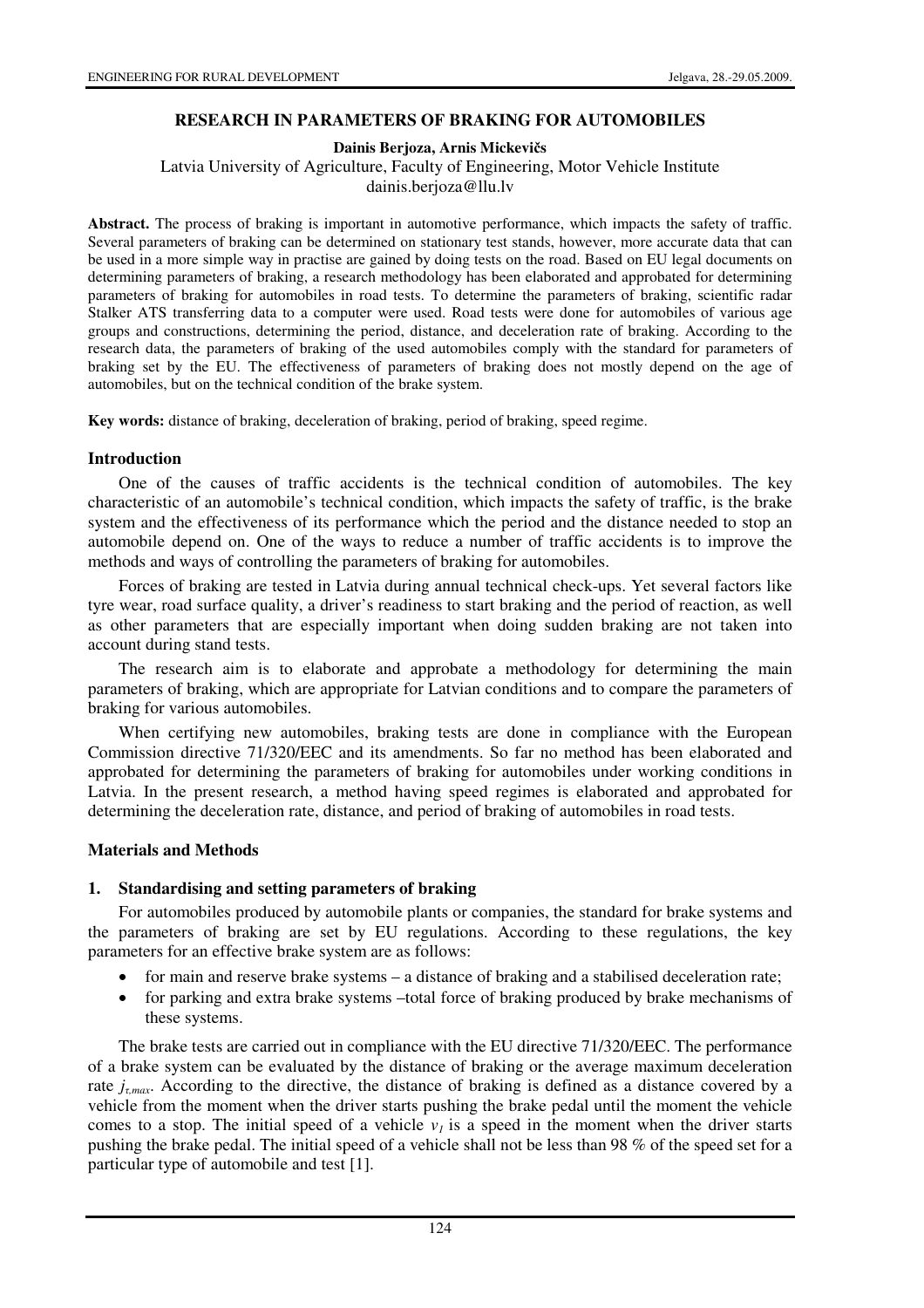The speed and distance of braking are determined by using measuring instruments, the accuracy of which is  $\pm$  1 %. The value  $j_{\tau,m\alpha}$  can be determined by other methods that are not related to measuring speed and distances. In this case, accuracy in determining deceleration rates has to be within a range of  $\pm 3$  %. If the maximum speed of the automobile set by its producer is below the speed set for a test, the test is done at the maximum speed of the automobile.

The brake tests are carried out on asphalt surface having good adhesion. During the tests, the force applied to the brake pedal does not have to exceed the force set in the technical data of a respective category of automobile. The tests are done at wind speed of less than  $1 \text{ m s}^{-1}$ . The tests are started with cold tyres and their pressure is set by the vehicle producer. Any braking is done suddenly without blocking the wheels and with the automobile moving the same direction [1].

## **1.1. Control tests for automobile brakes**

0 type test (usual cold brake performance test). During the test, the brake is cold. The brake is regarded as cold if the temperature measured on the surface of brake discs or drums is below 100 °C. During the experiments, one passenger who registers test results is allowed to sit next to the driver on the front seat. As to towing vehicles, tests without load are performed only for the towing vehicle when it is decoupled from a semi-trailer. It is added weight equal to the weight of its trailer.

0 type test with the engine disengaged. The test is performed at a speed set for a category of vehicles which the particular vehicle belongs to [2].

0 type test with the engine engaged. Additional automobile tests are performed at various speed with the engine connected to the transmission. The lowest speed is equal to 30 % of maximum speed of the automobile and the highest speed is equal to 80 % of the mentioned speed. Semi-trailer trucks when they are specially loaded for simulating a loaded semi-trailer are tested at speed not exceeding  $80 \text{ km h}^{-1}$ .

*I type test (brake effectiveness reduction test)*. The experiments are performed for a fully loaded automobile by repeatedly putting on the brake *n-*times. The tests are performed by sequentially engaging and disengaging the brake.

*II type test (brake performance test when driving downhill)*. This is a test for loaded automobiles. The brake is supplied with an amount of energy needed for a vehicle driving *downhill on a* 6 % *slope at an average speed of* 30 km h-1 and covering a distance of 6 km with a proper gear and decelerator engaged (in case the automobile is equipped with a decelerator). There has a gear to be engaged ensuring that revolutions of the engine crankshaft do not exceed the nominal rate set by the producer.

# **1.2. Brake performance indicators**

The test parameters for vehicles of various categories, for instance, the initial driving speed, the minimum deceleration rate a.o. can be found in tables of the EU directives.

In our experimental research,  $M_1$  type passenger cars were used – the number of passengers together with the driver does not exceed 9 people. For comparison, Table 1 data include also  $M_2$ automobiles the gross vehicle weight of which can reach 5 t.

| ×<br>۰,<br>۰, |  |
|---------------|--|
|---------------|--|

| <b>Test type</b>                    |                                     | $M_1$ , 0-I                                            | $M_2$ , 0-I                           |
|-------------------------------------|-------------------------------------|--------------------------------------------------------|---------------------------------------|
| 0 type tests with<br>engine engaged | $v,$ km $h^{-1}$                    | 80                                                     | 60                                    |
|                                     | $s \leq m$                          | $0.1v + \frac{v^2}{\cdot \cdot \cdot} = 50.67$<br>150  | $1 \t0.15v + \frac{v^2}{130} = 36.69$ |
|                                     | $l_{\tau, max}$ , m $s^{-2}$        | 5.8                                                    | 5.0                                   |
| 0 type tests with<br>engine engaged | $v$ , km $h^{-1}$                   | 160                                                    | 100                                   |
|                                     | $s \leq m$                          | $0.1v + \frac{v^2}{\cdot \cdot \cdot} = 212.92$<br>130 | $0.15v + \frac{v^2}{103.5} = 105.62$  |
|                                     | $J_{\tau, max}$ , m s <sup>-2</sup> | 5.0                                                    | 4.0                                   |
|                                     | Force on pedal $F$ , N              | 500                                                    | 700                                   |

**Test conditions for automobiles of categories M1 and M<sup>2</sup>**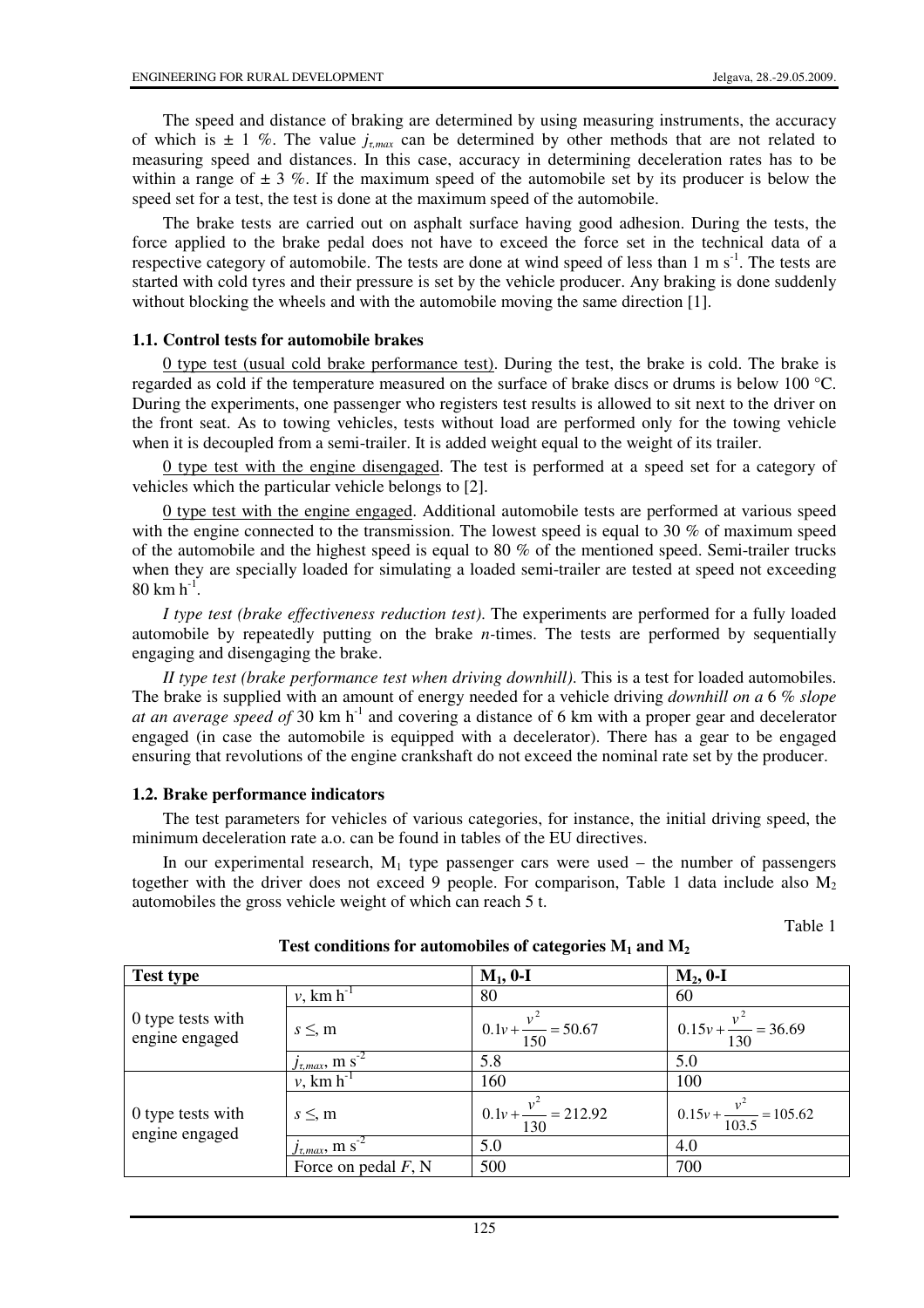#### **2. Parameters characterising qualities of braking**

The speed of an automobile and the safety of traffic significantly depend on the qualities of braking. Qualities of braking are the ability of the automobile to reduce its speed fast and to come to a stop within a short distance of road, to keep the necessary speed when driving downhill, and to stay immobile under the impact of external forces.

It is assumed in calculations that the automobile brakes with all its wheels under equal conditions of adherence, and the maximum force of braking is gained as follows:

$$
P_{\tau,\text{max}} = \varphi \sum Z_{k,\tau} = \varphi G_a \cos \alpha \,,
$$

where  $\varphi$  – adherence coefficient;

 $G_a$  – automobile weight, N;

 $\alpha$  – upslope or downslope angle, degrees [2].

The force of braking  $P<sub>z</sub>$  arises on wheels after engaging the main brake. The force of braking can be applied to the driving wheels if the engine is not disengaged from the transmission, thus using the engine force of braking  $P_m$  or by using special decelerators that can increase the resistance of transmission  $P_z$  or the resistance of the engine  $P_m$ . When driving uphill, the resistance of the slope  $P_a$ will act as force of braking. At high speeds, the resistance of air  $P_w$  can be used as force of braking, thus artificially increasing the automobile aerodynamic resistance.

When braking, the resistance of inertia is pointed towards the automobile direction of movement, and taking into account that  $j=j_{\nu}$  it can be calculated:

$$
j_{\tau} = \frac{\varphi G_a \cos \alpha + \psi G_a + \frac{kF(v_1^2 - v_2^2)}{2}}{m_a \delta'} \tag{2}
$$

where  $\psi$  – road resistance coefficient;

 $k -$ air resistance coefficient;

 $F$  – automobile frontal area, m<sup>2</sup>;

 $v_1$  – initial speed of braking, m s<sup>-1</sup>;

 $v_2$  – final speed of braking, m s<sup>-1</sup>;

 $m_a$  – automobile weight;

 $\delta'$  – coefficient of rotating masses if the engine is disconnected from the transmission; it can be assumed 1.05.

If the resistance of air is not taken into account, the minimum period of braking is calculated as follows:

$$
t_{\tau,\min} = \int_{\nu_1}^{\nu_2} \frac{-\delta' d\nu}{g(\varphi \cos \alpha + \psi)} = \frac{\delta'(\nu_1 - \nu_2)}{g(\varphi \cos \alpha + \psi)}\tag{3}
$$

If the automobile is braked until it comes to a stop, then  $v_2=0$ .

By assuming that the road resistance coefficient  $\psi$  and the adherence coefficient  $\varphi$  do not depend on the speed  $v$ , the minimum distance of braking is gained  $[1, 3]$ :

$$
s_{\tau,\min} = -\frac{\delta'}{g(\varphi\cos\alpha + \psi)}\int_{v_1}^{v_2} v dv = \frac{\delta'\left(v_1^2 - v_2^2\right)}{2g(\varphi\cos\alpha + \psi)}\,. \tag{4}
$$

#### **3. Experimental research of parameters of braking**

The research object is cars the parameters of braking of which are determined in road tests. The research was done for 8 cars on two types of road surface – asphalt and gravel. The gross weight of the cars was within a range of 1430 – 2800 kg. Front disc brakes were used on all cars. Rear disc brakes were used on four cars and drum brakes – on the others. Three cars were equipped with ABS. The depth of the tread was not less than 5 mm on all cars.

In the experiments, distances of braking, periods of braking, changes in the speed of braking, and rates of deceleration were determined. For every car, 5 measurements were repeated. In total, 80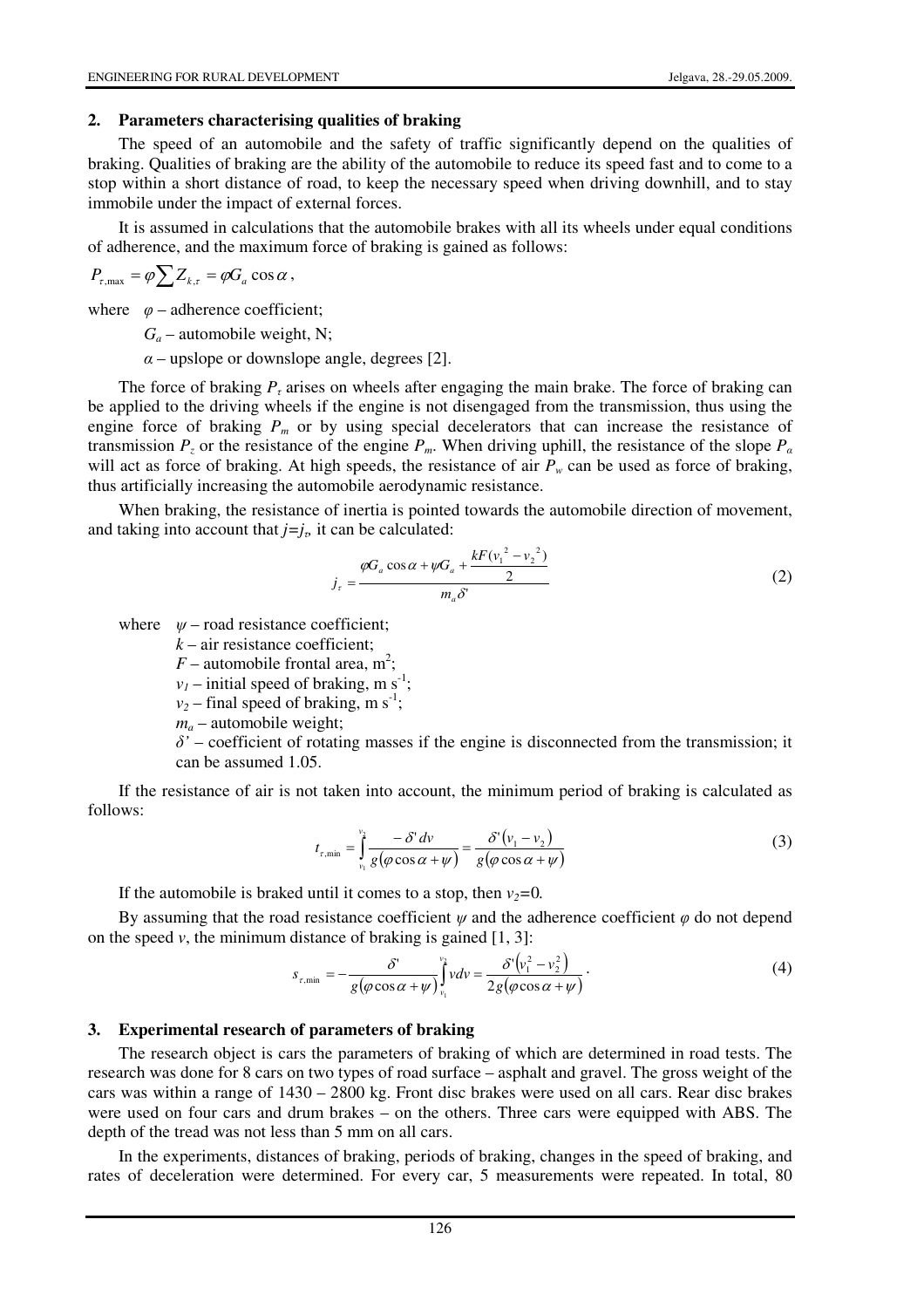measurements were carried out. The tests were performed in Ogre district, Ogresgala parish on 26 April, 2008. The weather conditions were good  $(+8 \dots + 10 \degree C)$ . It was sunny, the wind speed did not exceed  $3 \text{ m s}^{-1}$ . The road surface was dry.

An "ATS Stalker" radar and a laptop computer with "ATS Stalker" software were used in the research. The "ATS Stalker" equipment measures the speed at a precise interval and sends the data to the computer [4]. The radar parameters are as follows:

- accuracy:  $+/- 0.1609$  km h<sup>-1</sup>;
- range of speed measurements:  $1.6 480 \text{ km h}^{-1}$ ;
- data obtaining period: 0.01 s;
- weight:  $1.45$  kg;
- maximum detection distance for automobiles 1.82 km [4].

## **3.1. Research technology**

- 1. The "ATS Stalker" radar is installed on a stand and connected to the laptop computer; the "ATS Stalker" software is activated. The necessary settings are made for performing the brake tests.
- 2. The first operator starts driving the car, the second one controls the radar. The car moves along the trajectory shown in Fig.1. The test car starts moving around 150 m before the radar in Point "8". After Point "6" is reached, the radar operator switches on the radar. In Stage  $\mathcal{S}_{\text{main}}$ ", the car changes the lane. The car has reached the necessary speed regime and performs intensive braking in Stage  $, S_{\text{brem}}$ ". After the car cames to a stop, the radar operator switches off the device registering the data.



Fig. 1. **Scheme for conducting experiments:** 1 – change of automobile direction of movement; 2 – automobile way back for conducting the next measurement;  $3 -$  "Stalker ATS" radar;  $4 -$ laptop computer; 5 – radar operator; 6 – moment of switching on the radar; 7 – moment of switching off the radar; 8 – test automobile; *Sies* – automobile distance before starting a test; *Smain* – change of lane; *Ssta* – automobile stabilisation for rectilinear movement; *Sbrem* – automobile distance of braking

After the data were selected and the unnecessary data were omitted, 5 curves useful for constructing a curve of average data were obtained. The data registered by the radar from the graphs  $v=f(t)$  and  $s=f(v)$  are used for further processing.

### **3.2. Research results**

The measurements obtained for the car BMW 525 that was tested on asphalt road are compiled in Fig. 2 after being filtrated; the car was braked at the speed of 80 km  $h^{-1}$  till it came to a stop.

The car period of braking varies from 2.94 s to 3.43 s. The distance of braking varies from 33.4 m to 38.87 m for this car. All the experiments were repeated for 8 various car types on gravel road, too.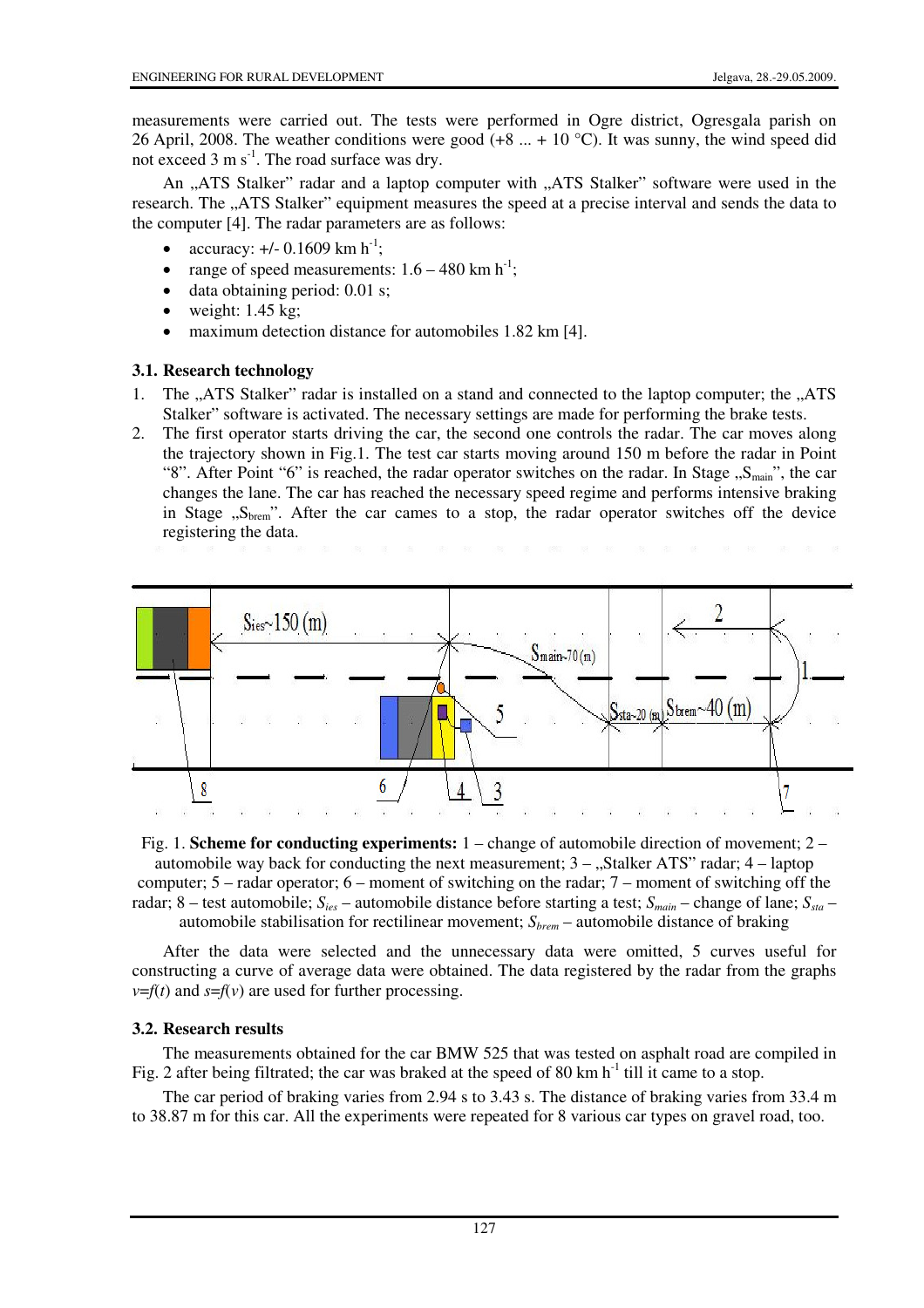

Fig. 2. **Period of braking for a car BMW 525, starting braking at 80 km h-1 (Stalker ATS software window screen shot)** 



In Fig. 3 the data on the distances of braking on dry asphalt and gravel roads are compiled.

Fig. 3. **Distances of braking for test cars on asphalt and gravel roads** 

The car VW Transporter has the shortest distance of braking on asphalt – 32.88 m, whereas the car Audi 80 has the longest distance of braking – 44.92 m. The distance of braking on asphalt for the car Audi 80 is 20 % longer than for all the other cars, which can be explained by the ineffective performance of its brake system [5].

On gravel road, the shortest distance of braking is registered for the car VW Passat – 43.04 m, while the longest – for the car VW Transporter – 69.96 m. The distances of braking on gravel road for the cars is on average 38 % longer than on asphalt road. The average periods of braking for the cars are compiled in Fig. 4.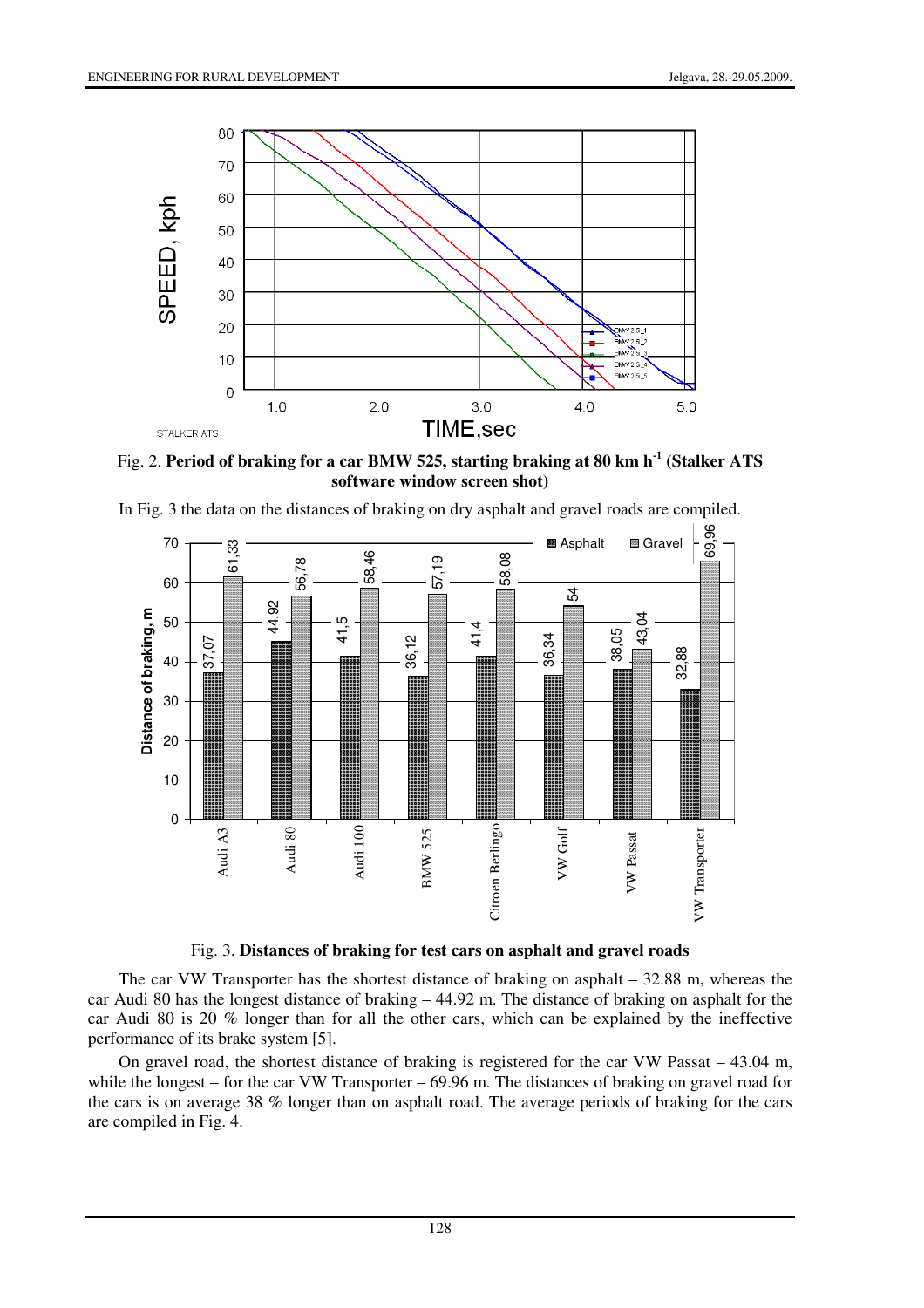

Fig. 4. **Periods of braking for cars on asphalt and gravel roads** 

VW Transporter has the shortest period of braking on asphalt road – 2.99 s. The longest periods of braking on asphalt are registered for the cars Audi  $80 - 4.06$  s and Audi  $100 - 4.05$  s.

On gravel road, VW Passat has the shortest period of braking – 3.44 s, but VW Transporter – the longest one or 5.57 s. The periods of braking on gravel road are on the average 37.2 % longer than on asphalt road.



Fig. 5 shows the average deceleration rates of braking for the test cars.

Fig. 5. **Comparison of average deceleration rates of braking for cars** 

The largest deceleration rate of braking on asphalt road is registered for VW Transporter –  $7.43 \text{ m s}^2$ , whereas Audi 80 and Audi 100 have the smallest deceleration rates of braking, respectively 5.48 and 5.49 m s<sup>-2</sup>.

On gravel road, VW Passat has the largest deceleration rate of braking  $-5.71 \text{ m s}^2$ , but the smallest one is registered for VW Transporter  $-3.98$  m s<sup>-2</sup>.